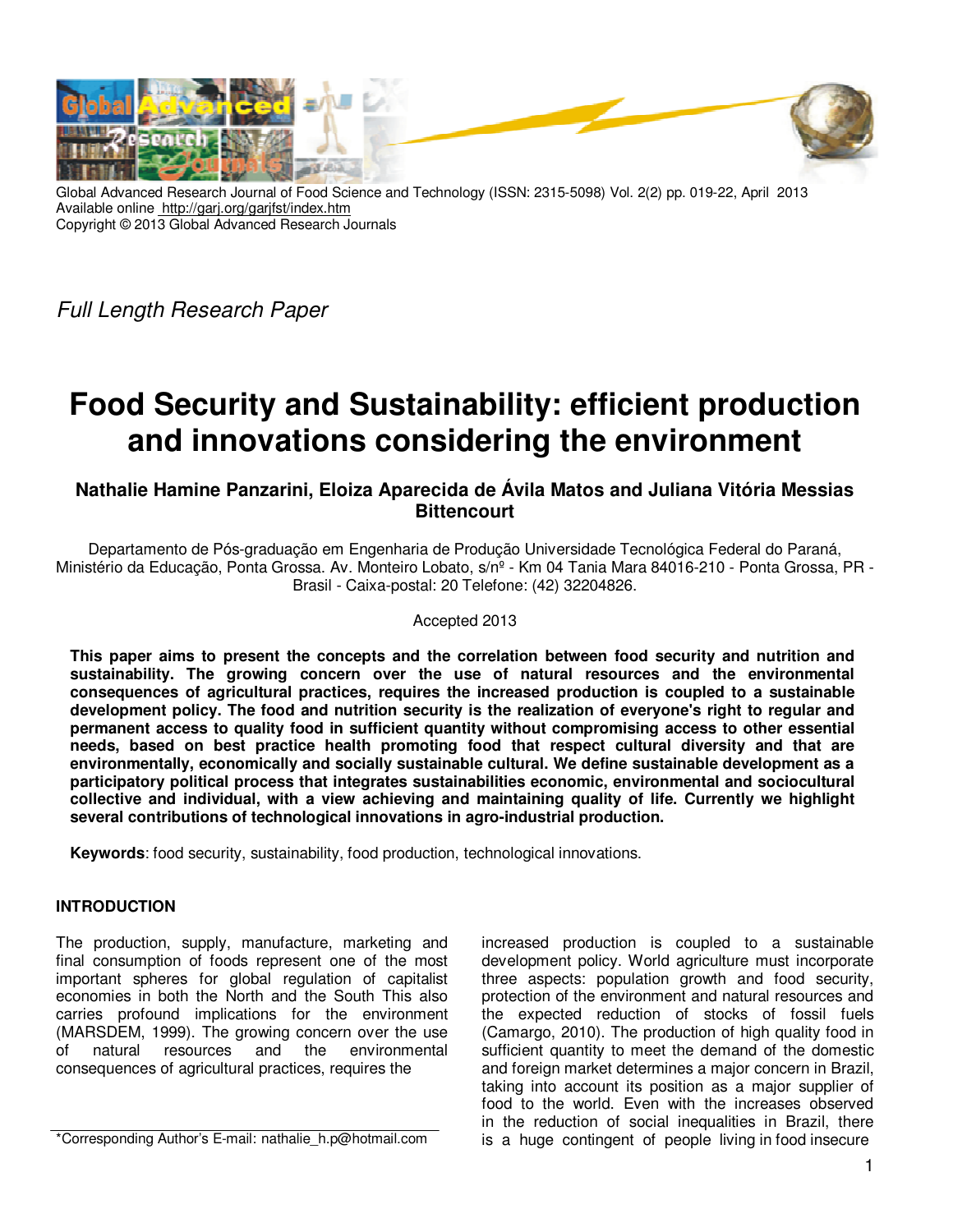(CORREA, 2009). The price and food crisis of recent years resulted in scientific and political discussions of a topic that went relatively overlooked: food security and sustainable. The purpose of this article is to expose the correlation between food security, sustainability and innovation area. For both, will be presented concepts of food security and in a second time to incorporate concepts related to the environment, land use, extensive monoculture production, breeding and other techniques that seek innovative solutions to produce enough to meet current demand.

# **Food Safety**

The concept of food security was introduced into Europe from the First World War. Its origin was deeply attached to the idea of national security and the ability of each country to produce their own food so as not to be vulnerable to possible sieges, embargoes or boycotts of political or military (VALENTE, 2009)

From the end of World War II, the issue of food security of the populations was understood as a limitation of food availability and a threat to countries, especially Europeans who were, unable to produce enough food for its population (CORREA, 2009).

From the crisis of food shortages of 1972-74 and the agreements made at the World Food Conference of 1974 Food Security came to be understood as a storage policy strategy and supply safe and adequate food, and not as a right of every human being to have access to healthy food. The focus was not on humans, but on food.

The end of the 70s there was an increase in production and a drop in global food prices. Under this view concluded that hunger and malnutrition were due more access problems than production.

In 1983, the Food and Agriculture Organization (FAO) of the United Nations presented a new concept of food safety based on three objectives:

- adequate supply of food;

- stability of supply and food markets;

- secure access to the food offered.

The World Bank, in 1986 defined food security as "access by all, at all times, to sufficient food to lead an active and healthy life."

In the late 80s, early 90s, incorporating the notions of safe food (not chemically or biologically contaminated), food quality (nutritional, biological, health and technology); balancing diet, information and of cultural choices (eating habits) of humans.

At this time, stepped in to question the fairness and justice, particularly in relation to ethical relations between the current generation and future generations, the proper use and management of natural resources, the environment and the type of development adopted. Tariff came into the discussion of sustainable livelihoods.

The right to food has to be put in the context of the right to life, to dignity, self-determination and satisfaction of other basic needs (Valente, 2009).

According Maluf (1996) cited by WANDA the first references to food safety as a public policy in Brazil, arise through the Ministry of Agriculture in late 1985, predicting a "National Policy for Food Security", which aims to meet the food needs of population and achieve national self-sufficiency in food production. The use of the concept of food security was limited until then to evaluate the control of the nutritional status of individuals, especially child malnutrition, under the aegis of the Health Surveillance.

 Law No. 11,346, dated September 15, 2006 creating the National Food and Nutrition Security - SISAN aiming to ensure the human right to adequate food and other provisions. Establishes definitions, principles, guidelines, objectives and composition of SISAN, through which the government, with the participation of civil society organizations, formulate and implement policies, plans, programs and actions aimed at ensuring the right to adequate food . This defines food security as:

According to Hirai (2008), food production is a crucial condition for consolidating the assumptions of the food security policy that "ensures the right to food in sufficient quantity and quality to all people."

#### **Sustainability, technological innovations and Food Security**

When referring to the term sustainability, there are different perceptions that can be classified from two aspects: the vision of persons belonging to social groups and approach the question has made in the fields of scientific knowledge. The word sustainability has the same meaning for people as diverse as the farmer, the politician, the planner of public policy, the member of a traditional community or member of any Indian nation, among other social actors. If their needs, their perception of nature and the relationship that men have with her, his moral standards are not the same are not the same because their ideas regarding what should be kept, and how this should be done, would be the same? (Azevedo, 2002).

We define sustainable development as a participatory political process that integrates sustainabilities economic, environmental and sociocultural collective and individual, with a view achieving and maintaining quality of life, whether in times of availability of resources, is when the periods of scarcity has perspective as cooperation and solidarity between peoples and generations (Marangon, 2004). According to the definitions already presented shows that Brazil has not been practicing sustainable development, in that it does not guarantee nor the present nor the future,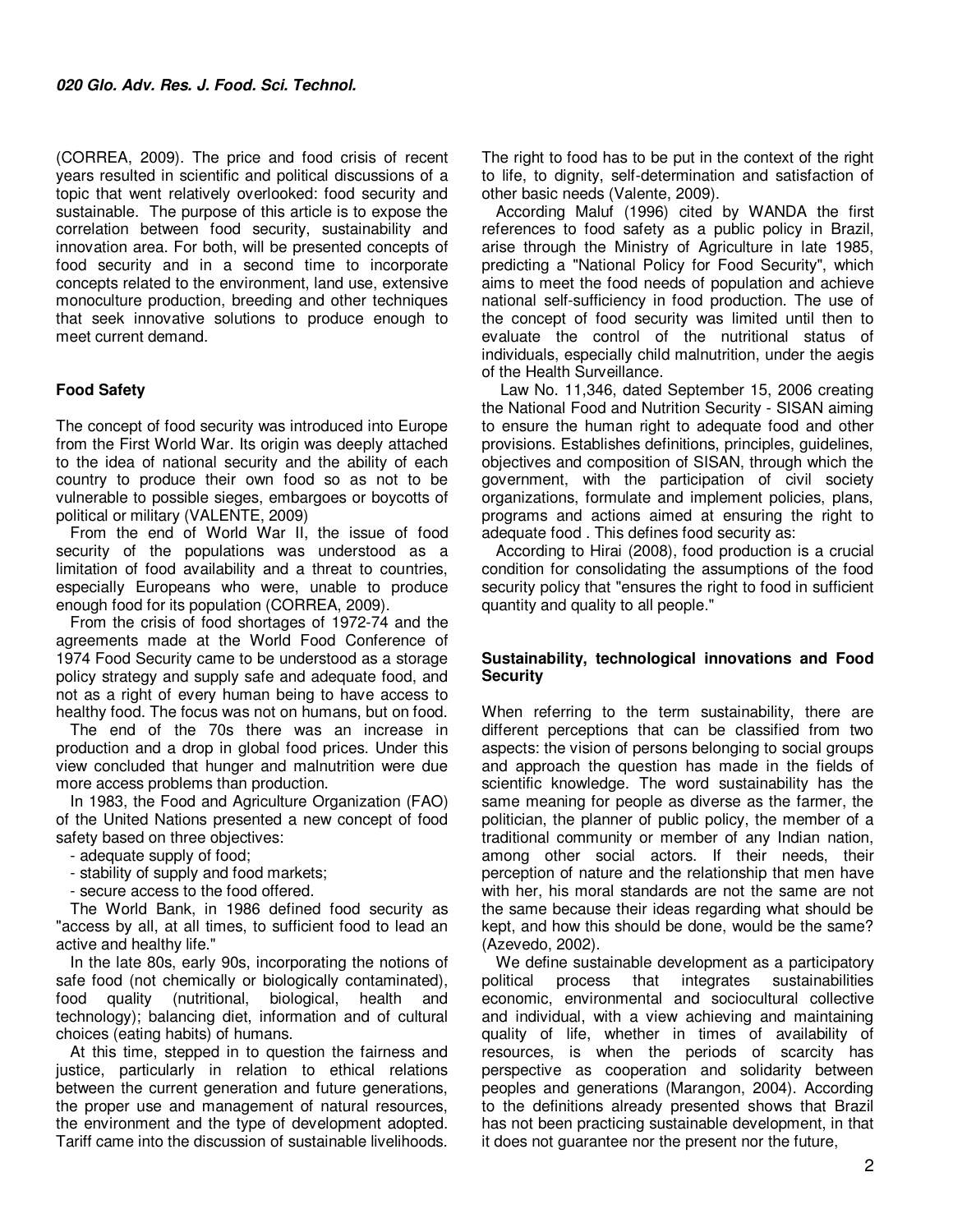satisfaction of human needs and even preserve natural resources, from the practices exploitation of these resources. Taking into consideration its key features, the model of the last thirty years, in which favored export crops or associated with large agribusinesses at the expense of small production. As concurrent causes and effects of this model set itself the predominant monoculture and intensive use of chemical inputs (fertilizers and pesticides) on crops aimed at the domestic and export markets (Caporal, 2002).

With regard to agriculture sustainability, in turn, incorporates concepts related to environmental conservation, non-use of pesticides and extensive production in monocultures. Advocates of sustainability, for example, placed himself firmly against the use of GM foods (Belik, 2003).

The effects on the environment such as soil erosion, fertilizer use, soil pollution, water and food consumed directly affect food security in respect of contamination of raw food production capacity.

The unjust concentration of land and the consequent poor access to food cultivation, coupled encouraging monoculture mostly cereals, aimed at the export market, will hinder the possibilities of reducing the effects of hunger and poverty. The intensive use of inputs result in soil depletion and contamination of water sources, lack of support for family farming, the dependence of genetically produced seeds, insufficient minimum prices for agricultural products which form the food base of impoverished populations are factors prove that the (un) sustainability of the policy of food security and nutrition (Hirai, 2009).

Although insufficient we can already see a change in one part of consumers and producers. As an example, in the 80s, gave a severe legislation on pesticides, although hardly guaranteed by proper supervision. Grew also adopting technological models suitable alternative to family farming (Caporal, 2009).

Cunha (2010) highlights the contribution of new plant cultivars and better crop management practices. The advances are the result of breeding programs for plants scientifically sound, best practices in plant nutrition and protection from chemical and biological crop. The contributions of image analysis technologies, allowing detailed observation of subcellular structures, sequencing the genome of species of economic interest and applications of information technology, enabling the handling of large data sets, will be increasingly relevant. The future of agriculture is the transformation of basic research in technological applications.

According to the same author identifying a gene or set of genes associated with a better performance of a culture can be used in both breeding programs, in creating cultivars according to generate a new crop management strategy . Genetic transformation and

genetic improvement can be attributed to plants many useful features, such as resistance to pests and diseases. Also noninvasive techniques, computed tomography style, mass spectrometry etc.. will, quickly and relatively inexpensively, creating genetic maps of high resolution, allowing the elucidation of technical questions still unanswered by conventional research in agriculture. It is expected substantial progress in the area of biofortification, involving crops that are capable of producing foods rich in iron, zinc and vitamin A, intended for human consumption or grain free or low mycotoxin content of principles capable of causing pollution by phosphates in swine and poultry.

## **CONCLUSION**

Through the paper presented it is concluded that the processes of development of a country bind to the food issue for ethical reasons, political, cultural, social, economic and environmental aspects currently.

Today there are concerns with the development of sustainable policies that accompany agricultural practices, observing the increased production and use of natural resources.

Food security undergoes changes in its concept, depending on the visions and the real needs of the population, as production capacity, shortages, availability, quality and safety, access and currently with the concern to ensure food quality and quantity to all people, especially future generations.

The Brazilian production model of recent decades, faces a monoculture, large agribusinesses, use of chemicals and pesticides that harm soils and watersheds, yet do not take into account sustainable development.

But already see a change in the behavior of some producers seeking alternatives to reconcile social, economic and environmental legal requirements and seeking even a portion of the population concerned with the relationship between the quality of their food and sustainability.

However there is a need for new technologies and new insight into the agroindustrial production toward the future more productive, more efficient and correct trailer exploitation of natural resources.

#### **REFERENCES**

- Azevedo RAB. de. A Sustentabilidade da Agricultura e os conceitos de sustentabilidade estrutural e conjuntural. Available at< www.ciencialivre.pro.br/> Accessed on 30 May Of 2012.
- BELIK, W. Perspectiva para segurança alimentar e nutricional no Brasil. Saúde e Sociedade. São Paulo, v. 12 n.1 jan./jun. 2003. Disponível em em <http: //www.scielo.br/scielo.php?script=sci\_arttext&pid=S0104129020030